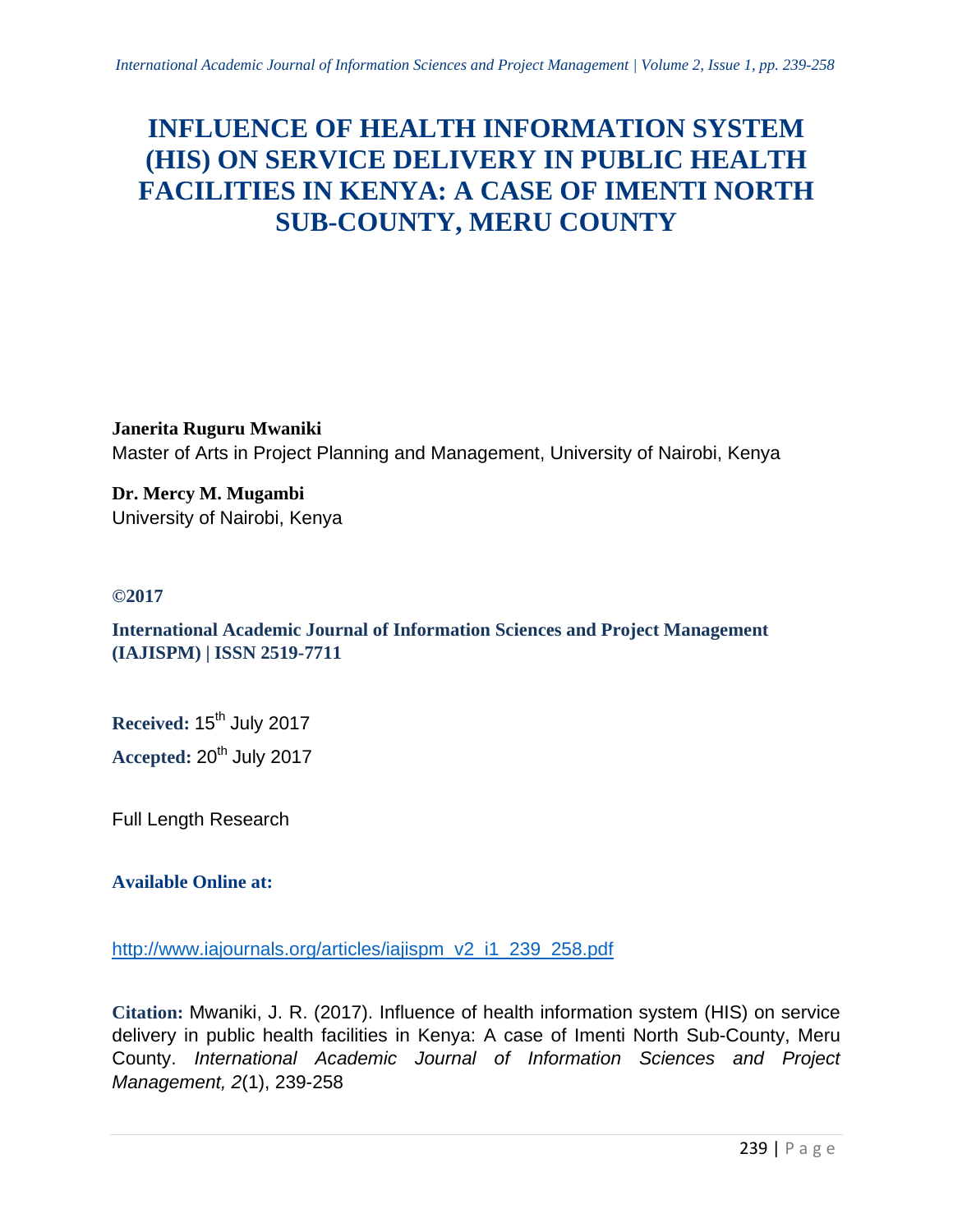# **ABSTRACT**

Kenyan healthcare system can be categorized into three in relation to where the funding for the facilities is acquired. Public hospitals are mainly funded by the Government of Kenya with minimal input from copay by the patients. Previous experience in these facilities revealed a slow pace of service delivery in public hospitals which was not witnessed in other categories of the hospital. A delay in offering services, frequent disputes between management and staff in relation to delayed payment of dues, inadequate working equipment and poor working environment formed part of disruptions of service delivery. These disruptions were not witnessed in private facilities as their operations were smoother and the process from admission to discharge had very minimal disruptions. This prompted the researcher to investigate what might be the reasons behind slow service delivery in public hospitals. Despite government efforts of bringing quality medical services closer to the people through devolution, the level of public health service delivery is still wanting. The purpose of this study was to investigate the influence of HIS on service delivery in government health centers in Kenya: a case of Imenti North sub-county, Meru County. Specifically, the study sought to determine the influence of record keeping systems, disease management systems, financial management systems and human resource management systems on service delivery in public medical health facilities in Imenti north sub-county. A descriptive survey research design was used. This research has employed stratified random sampling where

a sample of 206 respondents was selected. The target population was 445 staff in the 25 health facilities in Imenti North Sub-County and these included medical and dental doctors, pharmacists, nurses, and laboratory technologists. A questionnaire was employed to collect data from the hospital staff. Data was analyzed using descriptive statistics such as frequencies, percentages, mean score and standard deviation with aid of SPSS version 22.0. The qualitative data from the open-ended questions was analyzed using conceptual content analysis and presented in prose form. Multiple regression analysis was used to establish the relationship between the independent and dependent variables. The data was presented using tables. This study found that there is a great influence brought about by record keeping systems on health service delivery in Imenti North sub-county. Under this, the study revealed that disease management systems greatly influence health service delivery. Concerning financial management systems, the study found that they greatly influenced health service delivery in Imenti North sub-county. Human resource management systems factors were found to greatly influence health service delivery. The study also concluded that record keeping systems, disease management systems, financial management systems and human resource management systems greatly and positively influences health service delivery. This study recommends the following; that patients' health records to be made available to health providers to aid in timely interventions, health personnel to be provided with continuous trainings in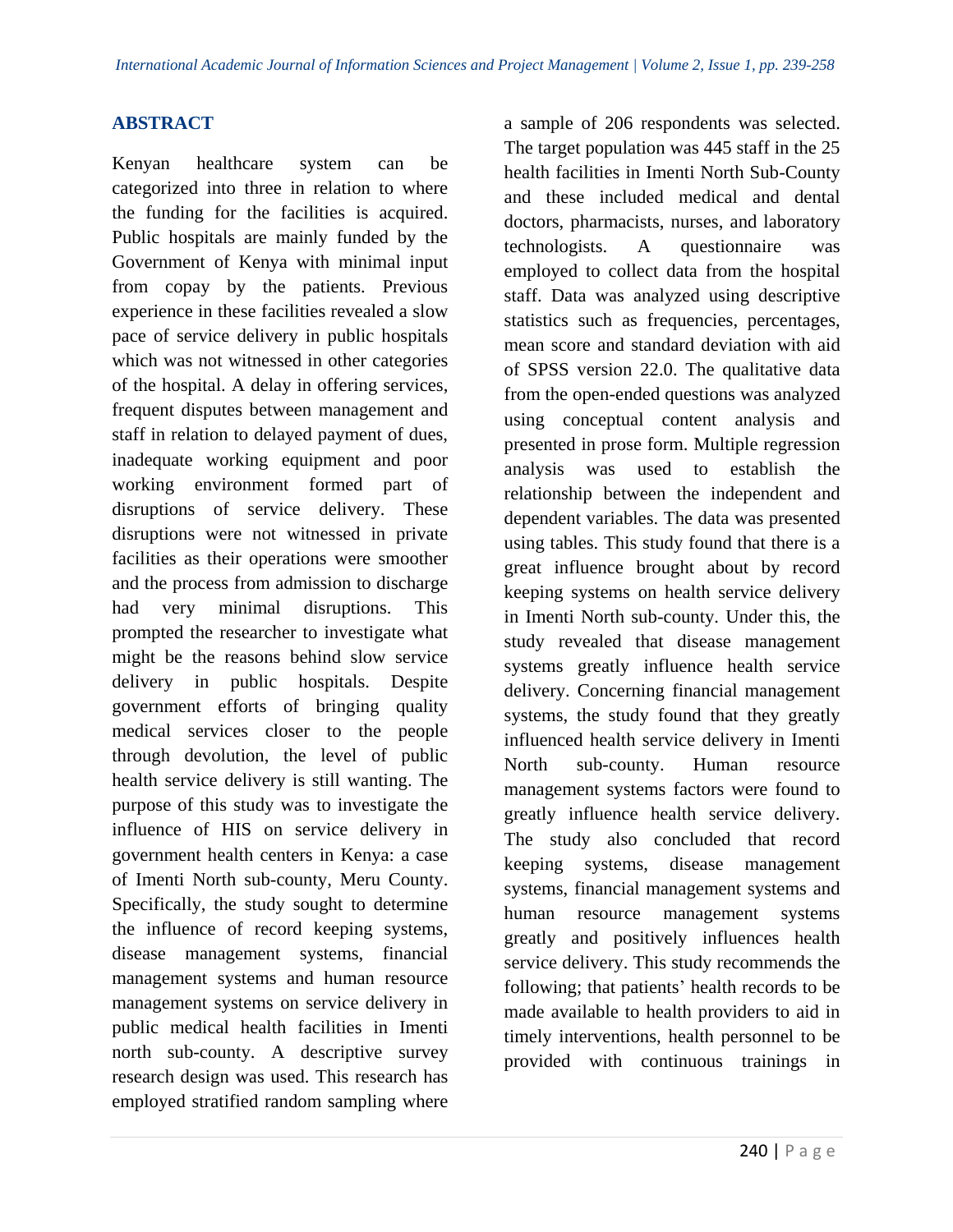technology to keep up with new technological advances.

*facilities, Kenya, Imenti North Sub-County, Meru County*

*Key Words: health information system (HIS), service delivery, public health* 

# **INTRODUCTION**

Health information system is an umbrella framework that describes the overall management of health information, its secure exchange between consumers and providers among others. It can be used to manage records, manage diseases especially in public health. It can be referred to as a tool that can improve overall quality of health care system (Sinha, 2010). Quality is when the inherent characteristics of a product meets the customer's requirements, and then the product can be rated as high and that is according to the International Organization for Standardization. The experience of the patient defines quality. Other aspects of quality in the health sector are affordability, newer medical technology and newer and effective medication (Housego & O'Brien, 2012). Quality service delivery can only be achieved if mechanisms are put in place to allow equal access to correct, relevant and timely health information regardless of distance to the health facilities. According to WHO (2014), health systems are fundamental in ensuring improved citizens' welfare and of nations as well.

Management style is important in service delivery in public hospitals and these calls for realistic view of the demands of employees as well as wellbeing of the patients who rely on these services. The basic infrastructure required to achieve the best out of the public hospitals need to incorporate implementation of information systems to aid on online admissions and discharges, however these systems are only utilized in registration in most public hospitals. Information systems have not been utilized to capture diagnosis and treatment of patients using modern technologies, admission and movement of patients, document management and record keeping, financial services including inline, mobile and card payments to achieve its full potential to reduce bureaucratic paperwork and enhance efficient service delivery (Housego & O'Brien, 2012).

Public hospitals have one of the best trained personnel but lack the necessary tools and equipment for regular update of the skills as there is a faster change in technology and treatment and diagnostic methods. A flexible and adaptable workforce is required to match the changing healthcare field through regular trainings. For efficient services, the hospitals also need to recruit and train highly specialized and talented team and regularly update their skills through training and development (Cordella & Tempini, 2015). There is inadequacy supply of drugs in public making the relatives of the patients to purchase the items from private pharmaceutical companies, worsening the already existing inefficiency (Saxena & Sharma, 2012).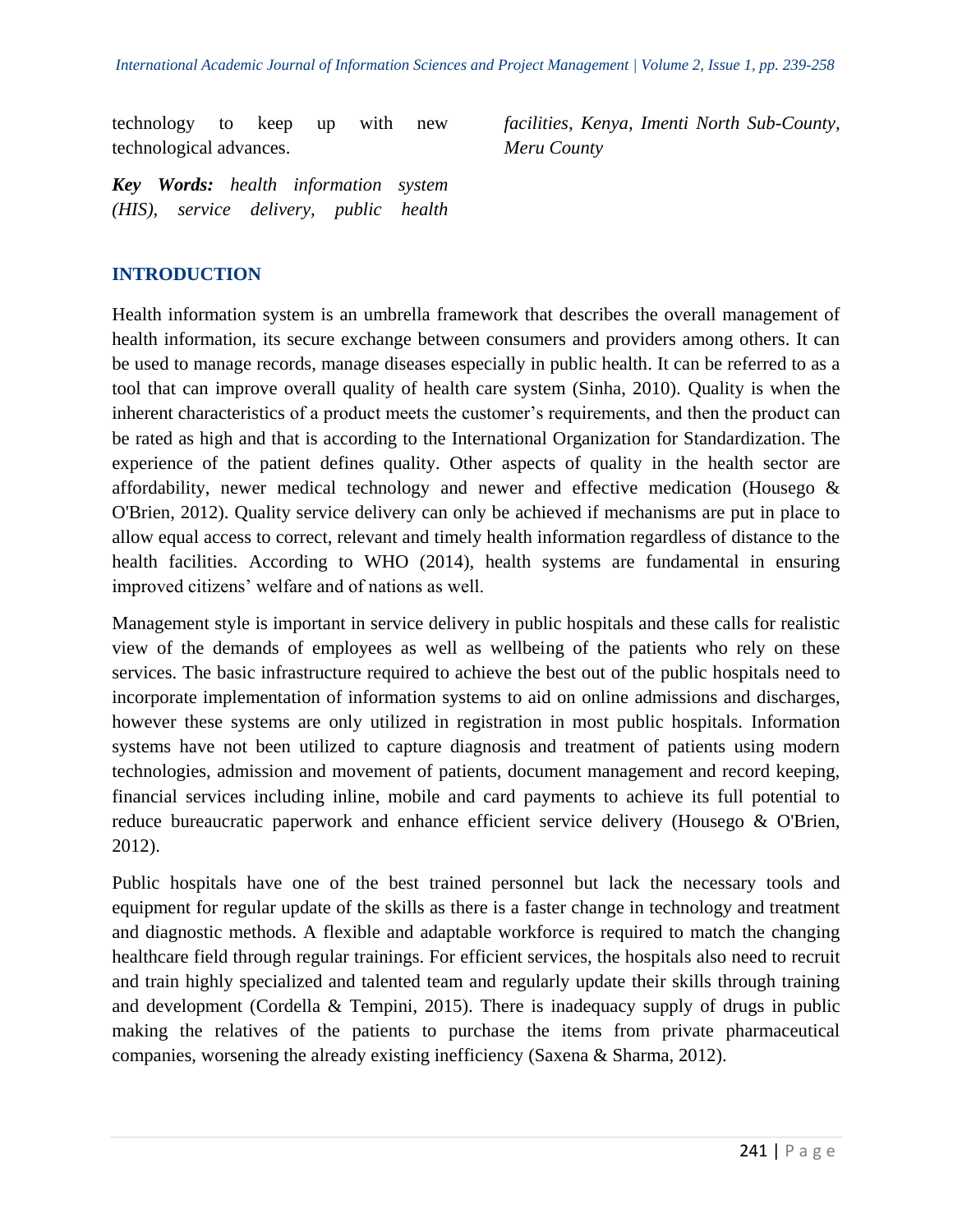Due to poor service delivery in south Africa the municipal government made an initiative ;the People First discourse aimed at positively transforming public (Radnor *et al*, 2014). It also to lays emphasis on the significance of the citizen focused ethos especially in public service delivery and monitoring. The *Batho Pele* (People First) sets crucial benchmarks for monitoring service delivery in all state entities and departments. It aims at achieving this ideal by establishing a baseline for customers to express their discontent when service standards are not met. The seventh principle, for instance, is quite clear about the nature of reparation customers are eligible to. It further states that if the standards of service promised are not provided, citizens should be offered an effective and speedy remedy, and when the citizens complain about poor quality in the services, citizens should receive a positive, sympathetic response (Radnor *et al*, 2014).

The whole idea of *Batho Pele* stresses on the establishment of a new style of handling citizens and customers; many public servants more often than not perceive complaints as an intrusion and irritation to their working lives. When complaints procedures are not instituted, they regularly tend to justify or defend a department's shortcomings. By offering redress, *Batho Pele* appeases unhappy or irate customers and also aims at changing the attitude of service providers from a fixation with the processes of service delivery to a focus on outcomes and deliverables. It therefore initiates a process of improving service delivery and in the long run continuous enhancement and quality service delivery (Akinboade, Kinfack & Mokwena, 2012).

In Kenya, there are over 4,700 health facilities however public sector only accounts for 51% of these institutions. Health sector is classified in levels starting from national, provincial, district hospitals and finally the dispensaries and health centers. There is integration of all these hospital levels as the hierarchy goes down from the national level (Chodzaza & Gombachika, 2013). Moi Referral and Teaching hospital in Eldoret and Kenyatta National Hospital in Nairobi are the two main national level hospitals in Kenya. The provincial level is the intermediary between the districts and the national central level. They are charged with the responsibility of maintaining quality standards, implementation of health policy at the district level and control all district health activities (Njuru, 2011).

In Kenya, like in most developing countries in Africa, premature deaths and preventable diseases still inflict a high toll in communities and its people because there inadequacy in access to basic health services is affecting distinct regions, areas, communities, and social groups in these countries. Most public hospitals in the recent past have witnessed employee dissatisfaction presented in terms of refusal to offer services due to failure of payment of dues, poor working environment, inadequate infrastructure and lack of commitment by the management to engage with employees. This gap in service delivery in public hospitals has led to unwarranted suffering by the patients who lay their hopes on the services offered by these hospitals (Ajayi & Tokon, 2009).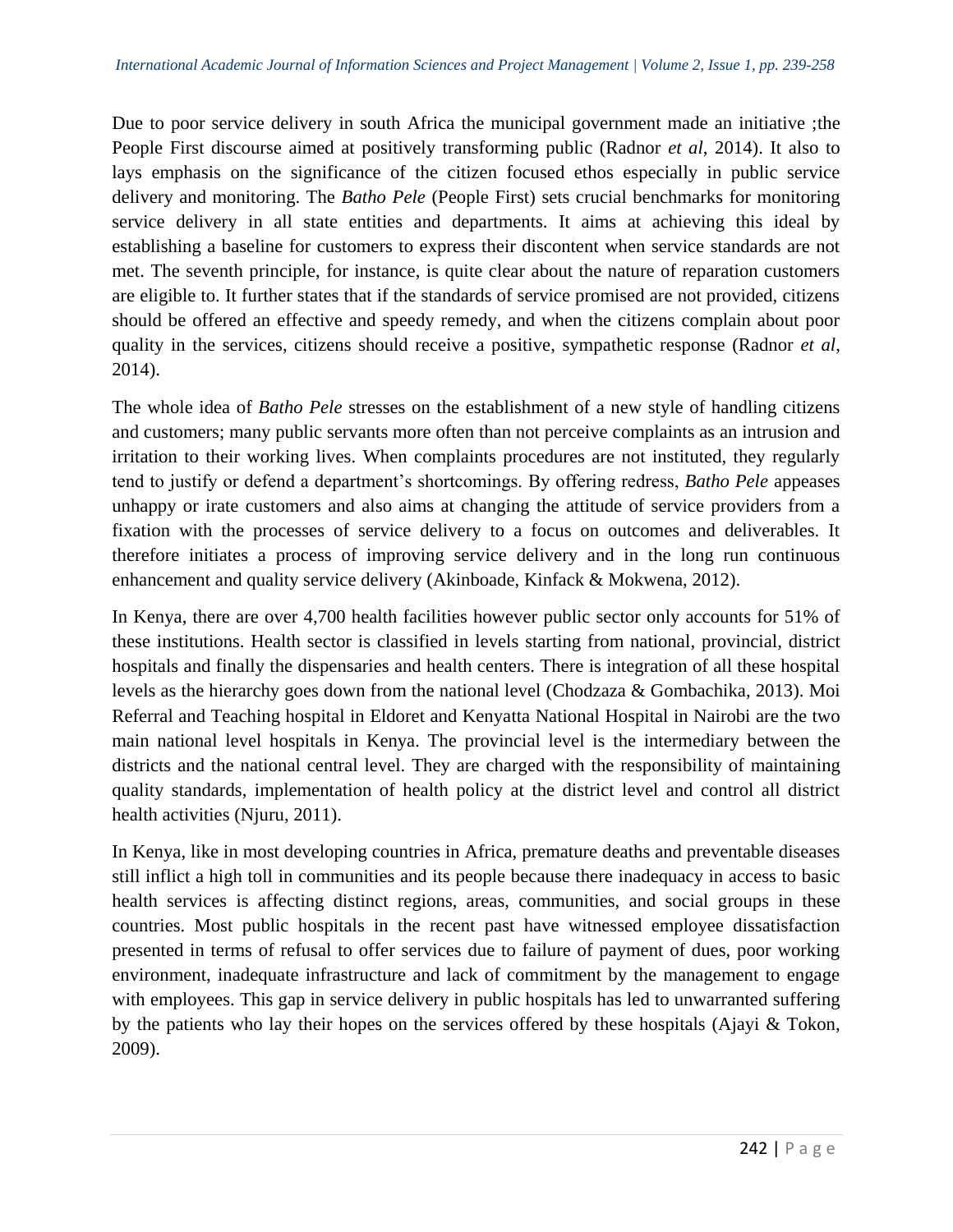Medical professionals need updated information if they are to keep pace with new medical information and use of HIS becomes useful. There is little if any evidence that the majority of healthcare professionals in Kenya have better access to adequate and reliable information hence Kenya continues to be ravaged by preventable communicable diseases such as HIV/Aids, tuberculosis, child mortality, nutritional deficiency, deteriorating health facilities among others (Gatero, 2010). Health care providers include nurses, doctors, and pharmacists among other categories. Health care providers at different levels influence hospital strategy and plan nursing activities in order to provide a competitive environment. For example, administrative tasks (such as filling out forms and processing billing requests) represent a significant fraction of healthcare costs. Health Information Systems could streamline these tasks and significantly decrease costs, as well as reduce personal visits to doctors (Odiwour *et al*, 2015). In developing countries recording has been done on paper. This method of recording has limitations; among them illegibility, ambiguity, incomplete data, poor availability and data fragmentation and this impedes the continuity and quality of care of patients (Mugo & Nzuki, 2014).

Therefore, the already existing systems must be strengthened as health systems that are not well developed not only hamper individual's social and economic development but also they may cause detrimental effect on national economic prospects (WHO 2014). This can be evidenced by 2014-2016 Ebola out-break in West African countries that caused economic downturn and almost brought to halt economic activities in the affected areas. Many of the affected countries could hardly contain the outbreak due to inadequate health care services. The Ebola outbreak thus calls for improved health systems if African countries can register the required economic, social and political development (Mimbi & Bankole, 2015).

#### **STATEMENT OF THE PROBLEM**

Though the Kenyan government has been trying to build an effective health care system to meet the millennium development goals and vision 2030, quality health care has been below par. It is estimated that 60% of Kenyan populations live below poverty line, living on less than 1.25 dollars a day (Mohajan 2014). There was an increase of people living with HIV as well as mother-to-child transmissions between the years 2012 to 2015. The incidences of tuberculosis took an upward trend during the same period (Meru County, 2015). Meru county set up a committee to look into what ails the health sector and the findings were that there was poor remuneration of staffs and delayed salaries in public health sector due to delayed reimbursement of funds from central government, inadequate and late delivery of drugs from KEMSA and MEDS, inadequate health personnel both skilled and support staff (Meru County Government, 2014). Also, there are frequent health workers strikes, demonstrations and picketing that disrupt service delivery. The just concluded health workers strike (2016-2017) in the entire country (Meru sub-County included) which had paralyzed health services in public health facilities for 100 days has affected the health delivery services to a great extent. This is an indicator of poor performance of the health sector and service delivery is wanting. Banda (2006) discovered that public health institutions were facing challenges and competition from the private health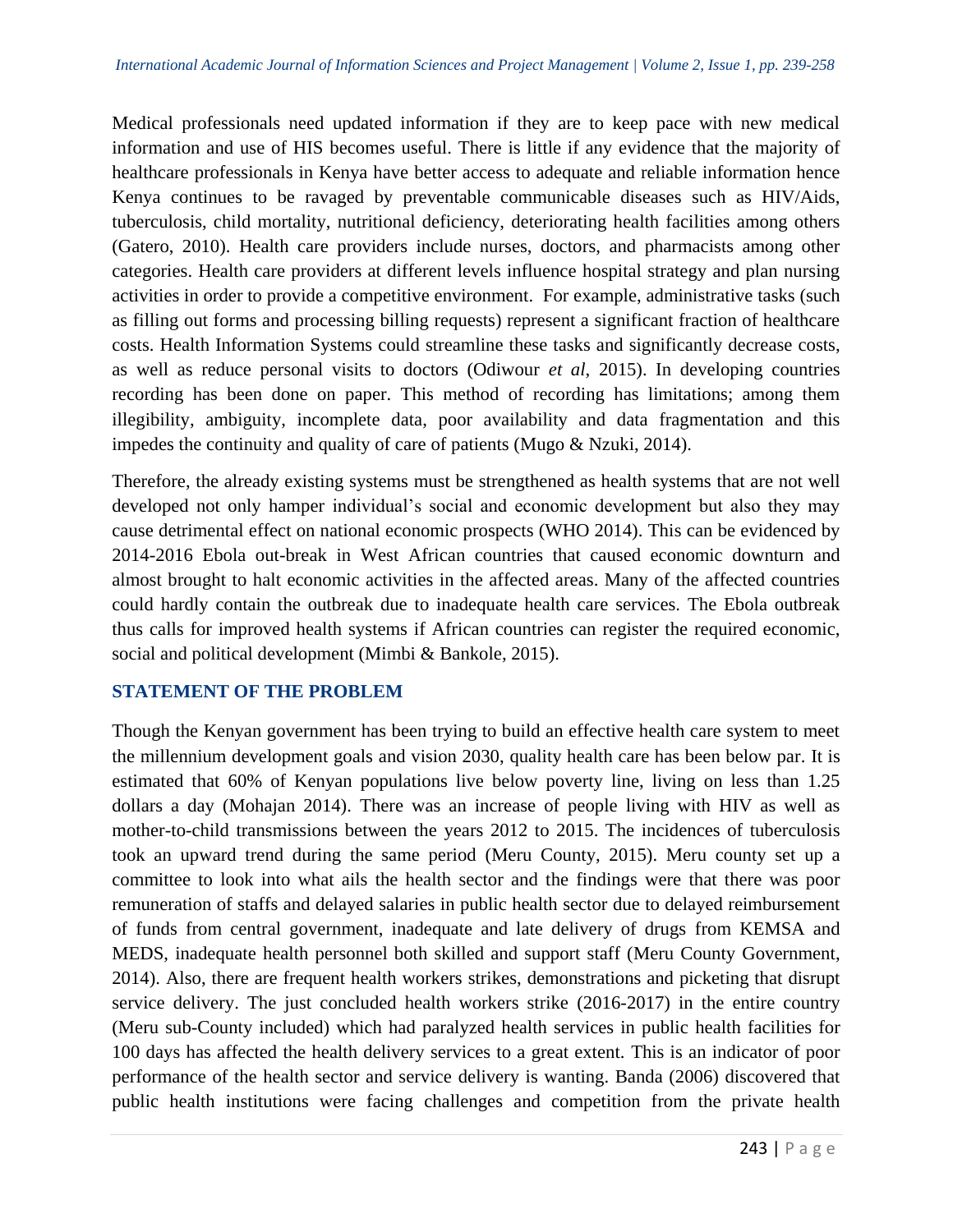institutions. It has also been observed that the total government spending (per capital) in health has declined since 2012 (Meru county, 2015). This is according to county expenditure books 2014/2015.

Some patients have not been able to receive health services in Imenti North public hospitals due to malfunctioning and un-improved disease management technological facilities and staff level of incompetence and skills in the health service delivery technology. This prompts patient being referred to private hospitals for some procedures. Cases such as MRI are referred to private clinics though the machines are available in the referral hospital. There are no skilled personnel to operate and interpret the results. Biopsies are also sent to private hospitals for lack of equipment prompting long stay for patients while waiting for results. It also digs deep into the patients' finances. This delays the treatment and at times can result to loss of life. Despite government efforts of bringing quality medical services closer to the people through devolution, the level of public health service delivery is still wanting (meru sub-county is no exception). Githua (2006) noted that hospitals should have a specialized human resource unit which can coordinate all human resource practices. There is little information on influence of HIS onservice delivery in medical health in Imenti North sub-county hence prompting the researcher to undertake this project. According to Ahmad (2014), poor financial management skills, lack of transparency, ICT inefficiency despite high adoption mainly due to lack of skilled workers to use the machines well and finally, increase in under-qualified officers resulting to low efficiency in dealing with sicknesses, have led to poor service delivery in the health sector. The staff is also not well prepared for technological change judging by the usage of patients' paper files in Meru Teaching and Referral hospital. As such, it is clear that the problem that the Kenyan health sector mainly originates from within the medial institutions.

#### **GENERAL OBJECTIVE**

The purpose of this study was to investigate the influence of HIS on-service delivery in government health centers in Kenya: a case of Imenti north sub-county, Meru County.

#### **SPECIFIC OBJECTIVES**

- 1. To determine the influence of record keeping systems on service delivery in public medical health facilities in Imenti North sub-county.
- 2. To assess how disease management systems, influence service delivery in public medical health facilities in Imenti North sub-county.
- 3. To determine the influence of financial management systems on service delivery in public medical health facilities in Imenti North sub-county.
- 4. To examine the influence of human resource management systems on service delivery in public medical health facilities in Imenti North sub- county.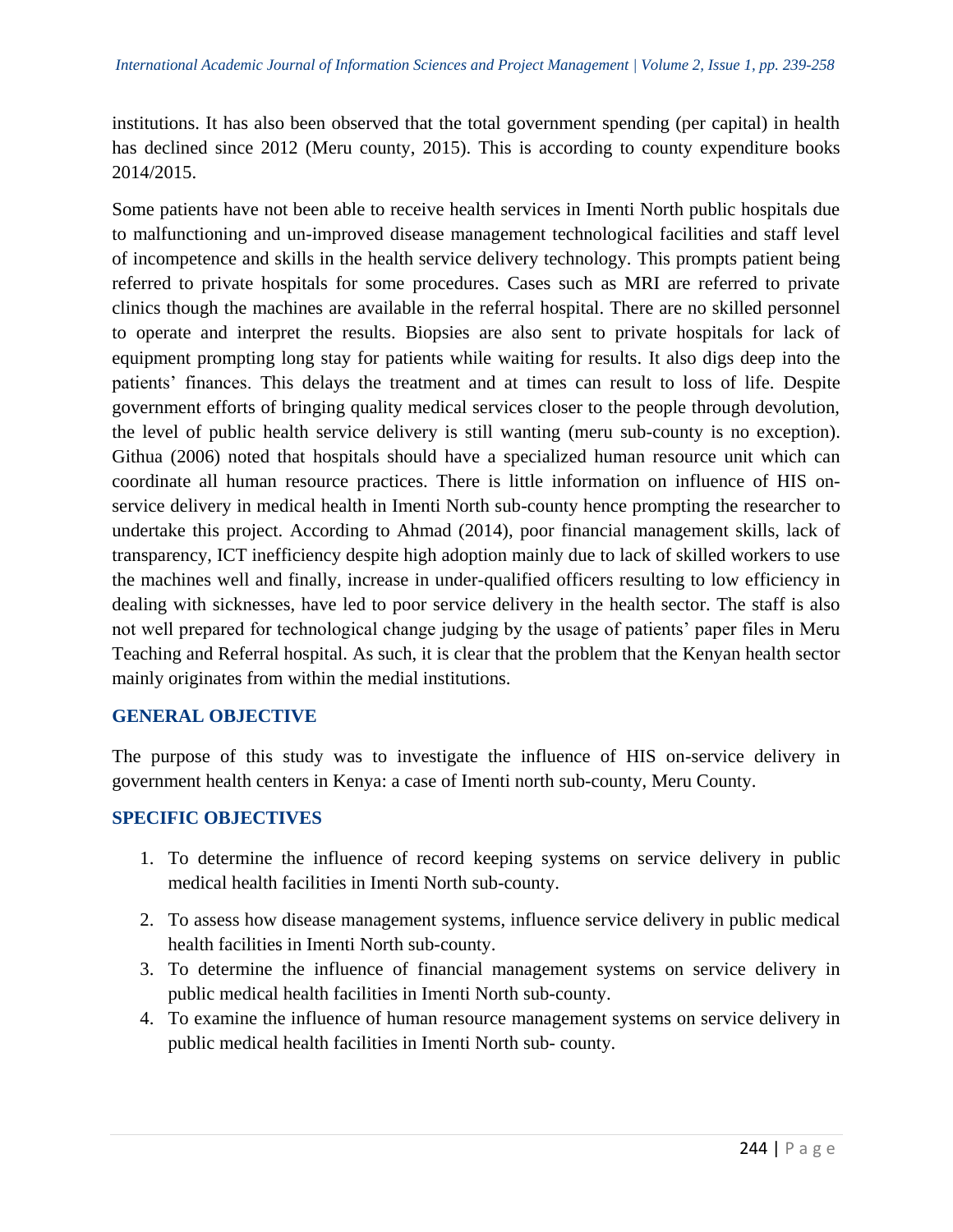# **THEORETICAL FRAMEWORK**

A theory is a set of statements or principles devised to explain a group of facts or phenomena, especially one that has been repeatedly tested or is widely accepted and can be used to make predictions about natural phenomena. This study is based on the technology acceptance model, change theory and the theory of professions.

## **Technology Acceptance Model**

One of the famous models connected to technology approval and utilization is the technology acceptance model (TAM) which was proposed by Davis in 1986. TAM has demonstrated to be a theoretical model in enabling explanation and prediction of user conduct of information technology (Yoon, 2016). TAM is regarded as a significant expansion of theory of reasoned action (TRA). Ashraf, Narongsak (Tek) and Seigyoung (2014), proposed TAM to elucidate why a user agrees to or discards information technology by acclimatizing to TRA. TAM offers a foundation with which a person traces the way external variables affect the principle, thoughts, and objective to use. Two cognitive principles are posited by TAM. These are apparent usefulness and ease of use (Holden *et al,* 2016).

In accordance to TAM, individual's real utilization of a technology system is affected directly or in some way by the user's behavioral objectives, thoughts, apparent usefulness of the system, and apparent ease of the system. In addition, TAM suggests that external aspects influence objective and real use through mediated consequences on apparent usefulness and apparent ease of use (Mortenson & Vidgen, 2016). This study will assume this model to give details on the adoption of information technology in Kenya's health sector, therefore it gives a theoretical understanding on how ICT through record keeping, disease management, financial management and human resource management technologies can enhance service delivery in health sector.

A study done Japan found out that the respondents need expanded EMR capability to include decision support systems and that diffusion of EMR is influenced by attitudes of health care workers (Ochieng & Hosoi 2005). Therefore this theory is relevant to this study in helping understand adoption of disease management technology that is focused in this study.

#### **Change Theory**

This study was informed by the change theory of Kurt Lewin (Orr & Davenport, 2015). It is based around the process unfreeze, change and freeze, providing a higher level approach to the change process. With this theory, a manager or other change agents have a chance on a framework for implementing change effort however sensitive but seamless as possible. It follows three steps namely implementing a radical change; reduce disruption of operations structure and permanent adoption of change.

The change theory can be well adopted by a variety of change agents to ensure that the devolution of health services to the lowest levels is well executed, operational and function to the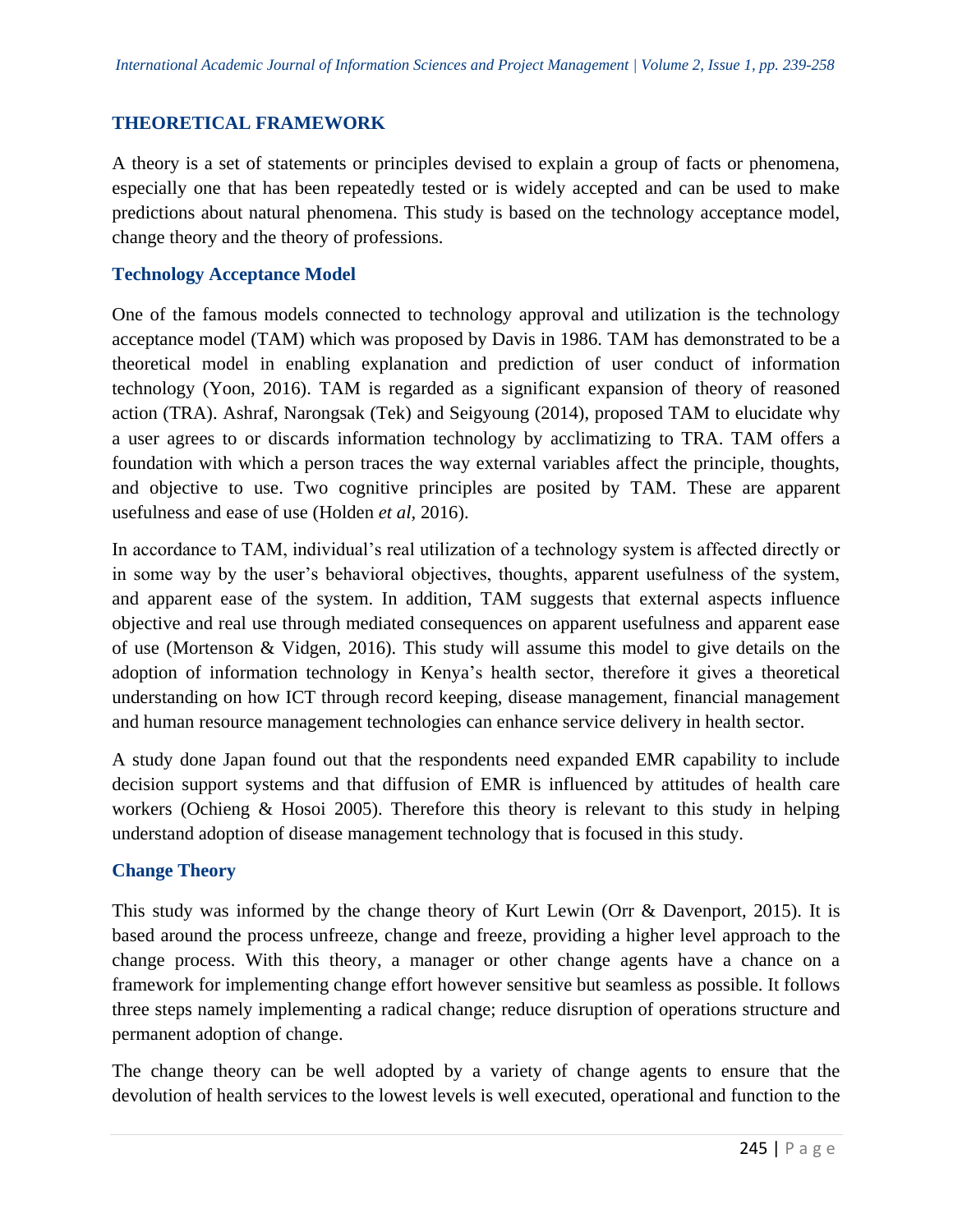greater good of the people. The changes will come with resistance due to the initial centralized system but with good understanding of the process of change, most administrators will be able to pass this through to their team members in terms of change in management, implementation of ICT, regular training and streamlining the procurement process (Leach *et al*, 2016).

Habits and routine naturally settled in where structures have been in place for a while. People in an organization may staff off course in as much as the organization may be headed in the right direction. Unfreezing is simply a means of getting people to understand a perspective on their daily activities, reject their undesirable habits, and be open to new ways of achieving the objectives. It sets the wheels of change in motion. With open minds, change can then start. The process is very dynamic and for effectiveness, it has to take time which involves a transition period. People take new tasks and responsibilities so as to gain efficiency, but has to be gradual and sometimes bring slowness to the organization before it can steady. In refreeze, making change permanent can then reach the full desired effect. The new organization become standard after the change has been cemented and all effort should be made to ensure that it succeeds (Orr & Davenport, 2015).

Lewin's force field analysis is a model that describes restructuring and making decision between driving and restraining forces and finally equilibrium where the forces match. The analysis investigates where power concentrates, decision makers, those for and against change and finally ways to influence dissenting voices. In an organization, driving forces are looking for opportunity to improve while resisting (restraining) forces are pro status-quo. The goal is to achieve equilibrium. This theory is relevant to this study as it will tend to understand the relationship between management and junior staff in terms of handling of disputes and conflict resolution and it will give guidelines on how best to introduce and manage the use of technological change in health institutions for quality health care.

This will also determine the factors at play that usually fail to reach a consensus leading to labor unrest in these hospitals and how they can best be understood. Finally, the theory will assist the researcher to best understand how implementation of change and consider challenges that the management may face in the processes (Leach, 2016). Therefore this theory is relevant to this study because it involves information technology system that brings change to the operation of the organization through financial management technologies that are addressed in this study.

# **Theory of Professions**

A profession is a disciplined crowd of people who heed to increased moral principles and support of themselves to, and are acknowledged by the public as having particular understanding and abilities in an extensively accepted, organized body of learning. This body of learning is derived from a high level of training, and is equipped to exercise this understanding and these abilities in the interest of others. Part of this explanation is the concept that the duty for the wellbeing, health and security of the society shall take priority over other deliberations (Leach *et al*, 2016).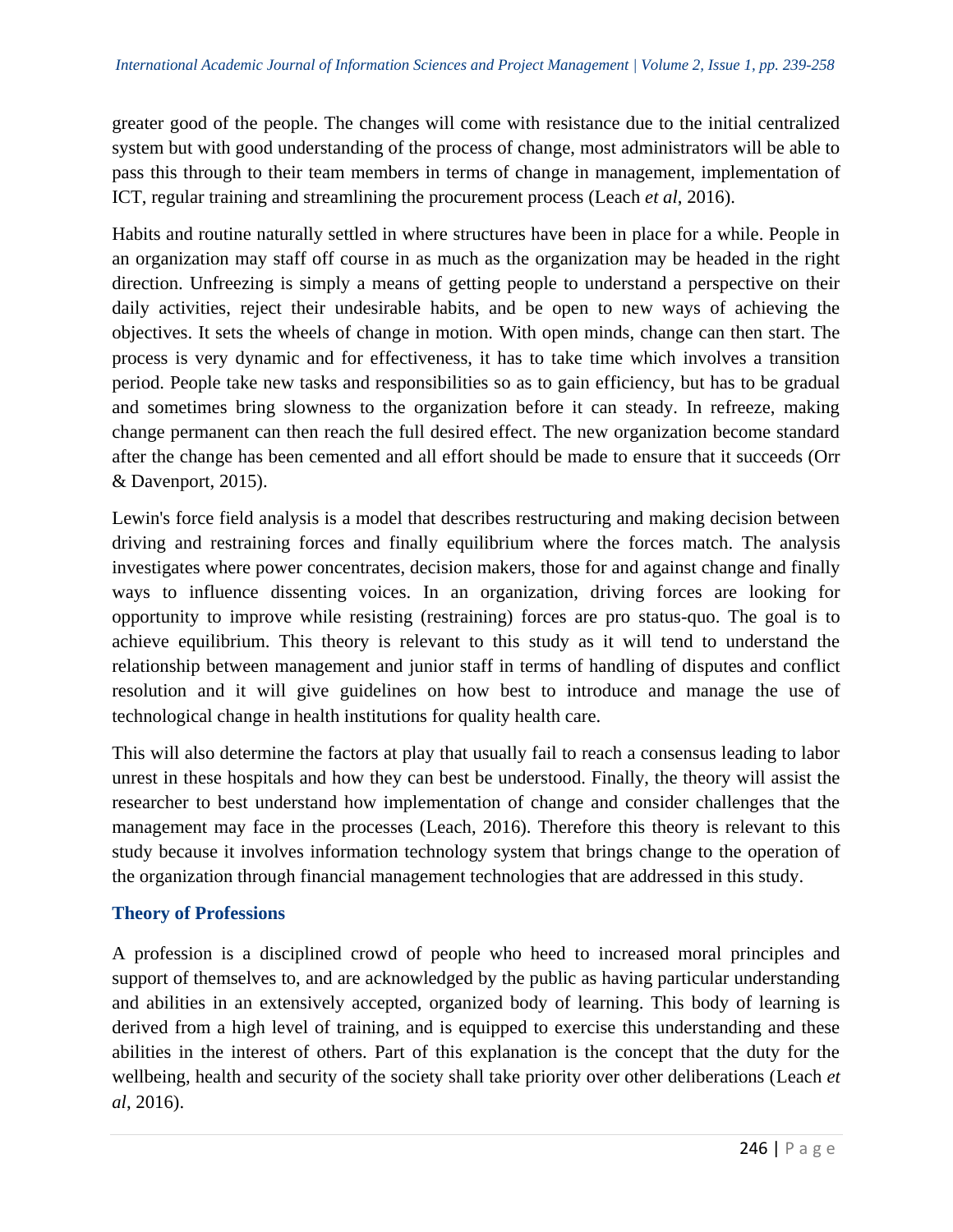All through the 20th century, a practice of theory of professions has been built and applied in the social sciences, principally in sociology. This improvement should be understood in the case of the rising specialization in operational life in conjunction with the hastening of institutionalized proficiency in society (Chepkonga, 2015). Theory of professions concentrates on the relationships between professional groups, theoretical understanding and the probabilities for practitioners to completely use such understanding in their professional practice.

Until the 1970's theorists of experts held frequently a well-built interest in contrasting the characteristics of professional groups so as to differentiate professions from other professional groups (Lazarus *et al,* 2014). This trend has been illustrated as significant as it assumes a certain core in these professions. A number of the distinguishing characteristics are that proficient practice should be carried out with a basis in systematic theory, that the anticipated professional group is acknowledged as an authority in its domain, that community endorses the venture in question, that the practitioners operates according to moral system and that the professional body manages its own training agenda (Whyle & Olivier, 2016). The significant approach has been condemned, among other issues, for its view of community as rationalistic and liberated from quarrel, where professionals operate unselfishly without group interests, exclusively for the good of their customers and thus for the greatest interest of community (Holden *et al*, 2016).

In line with the theory, professionals have special understanding and expertise in an extensively renowned, organized body of education derived from a high level training (Yoon, 2016). Therefore this theory is relevant to this study because it involves doctors and other medical professionals giving a theoretical understanding and expertise connected to healthcare in terms of record keeping and human resource management technologies.

# **RESEARCH GAPS**

Many studies have been done in relation to this study that include; Verbeke et al (2013) who dwelt on evaluating the impact of ICT-tools on health care delivery in sub-saharan hospitals, Bukachi and Pakenham-Walsh (2007) who studied on information technology for health in developing countries. Mimbi & Bankole in their study on ICT health systems performance in Africa: a Multi-Approach only focused on life expectancy and child mortality and therefore did not cover all aspects of health. Njau (2012) who established the challenges facing human resource management function at Kenyatta National Hospital. Muoki (2009) studied on the challenges of human resource planning at the ministry of public health and sanitation, Rajula (2016) explored the level of use of ICT in medical education in Kenyan public universities, Nyaggah (2015) did a study on factors influencing adoption of information and communications technology in public hospitals in Nairobi county, Kenya while Wasonga (2015) researched on Information and Communication Technologies and performance of electronic health projects in Kenya. Odiwuor *et al,* (2015) researched on utilization of ICT among health workers in Gatundu North- kiambu while Mugo &Nzuki (2014) did a research on determinants of electronic health in developing countries. Gatero (2010) researched on utilization of ICT's for accessing health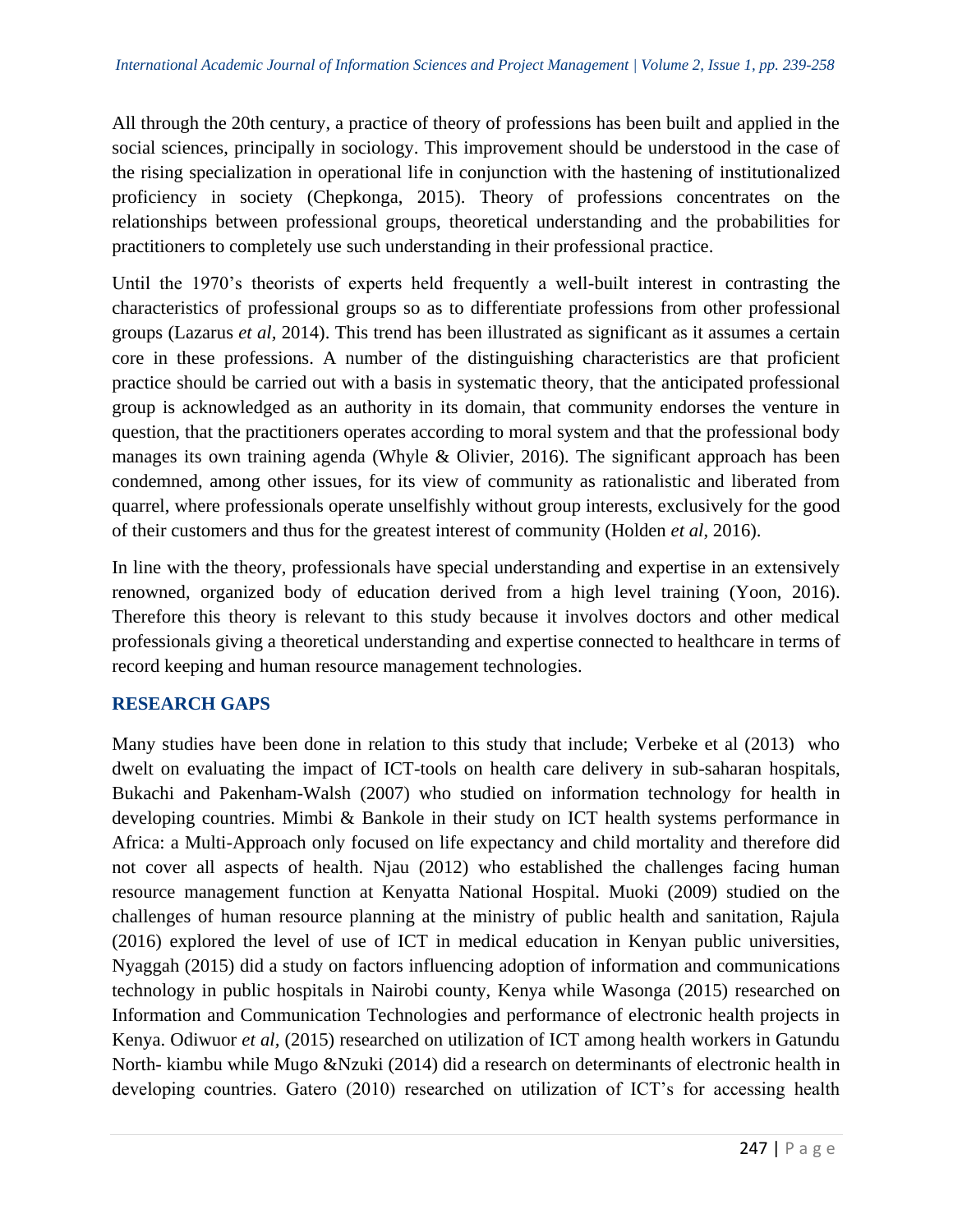information by medical professions: a case of KNH. And Salte (2014) in her researched dwelt on ICT's and access to health care in Kenya.

Most of the reviewed studies in this chapter have been conducted in developed countries whose approach to ICT in health sector could be different from that of Kenya. Further, the studies have been conducted on other types of projects other than the public health sector. Again, most of the studies have focused generally on the factors affecting the service delivery on both the internal and external factors while this study narrows down to the ICT factors. Therefore there is scarce information regarding the influence of ICT in delivery of health services especially in Imenti north sub-county. This study therefore seeks to fill all these literature gaps by establishing the influence of ICT on service delivery in medical health facilities Imenti North sub-county, Meru County in Kenya.

# **RESEARCH METHODLOGY**

# **Research Design**

This research employed descriptive survey research design that describes the phenomena in its natural setting without interferences. Bryman and Bell (2011) assert that a descriptive survey design seeks to get information that describes existing phenomena by asking questions relating to individual perceptions and attitudes. It entails gathering information that describes happenings and then categorizes, tabulates, represents and describes the information. Since this research was to determine the influence of HIS on service delivery in government health centers in Kenya: a case of Imenti north sub-county, Meru County, descriptive research was then be the most excellent design to employ.

# **Target Population**

Mugenda and Mugenda (2003) defined population as the whole group of people or items under reflection in any field of investigation and have a common element. In the year 2016, staff in the following categories; doctors, nurses, clinical officers, laboratory technologists and pharmacists in the entire sub-County of Imenti totaled to 445. The target population under the study was 445 staff working in the 25 outpatient public health institutions.

# **Sample Size and Sampling Procedures**

A sample population of 206 was used in this study and it was calculated by using a target population of 445 medics with a 95% confidence level and an error of 0.05 using the below formula taken from Kothari (2004).

$$
n = \frac{z^2 N \cdot \partial_p^2}{(N-1)e^2 + z^2 \partial_p^2}
$$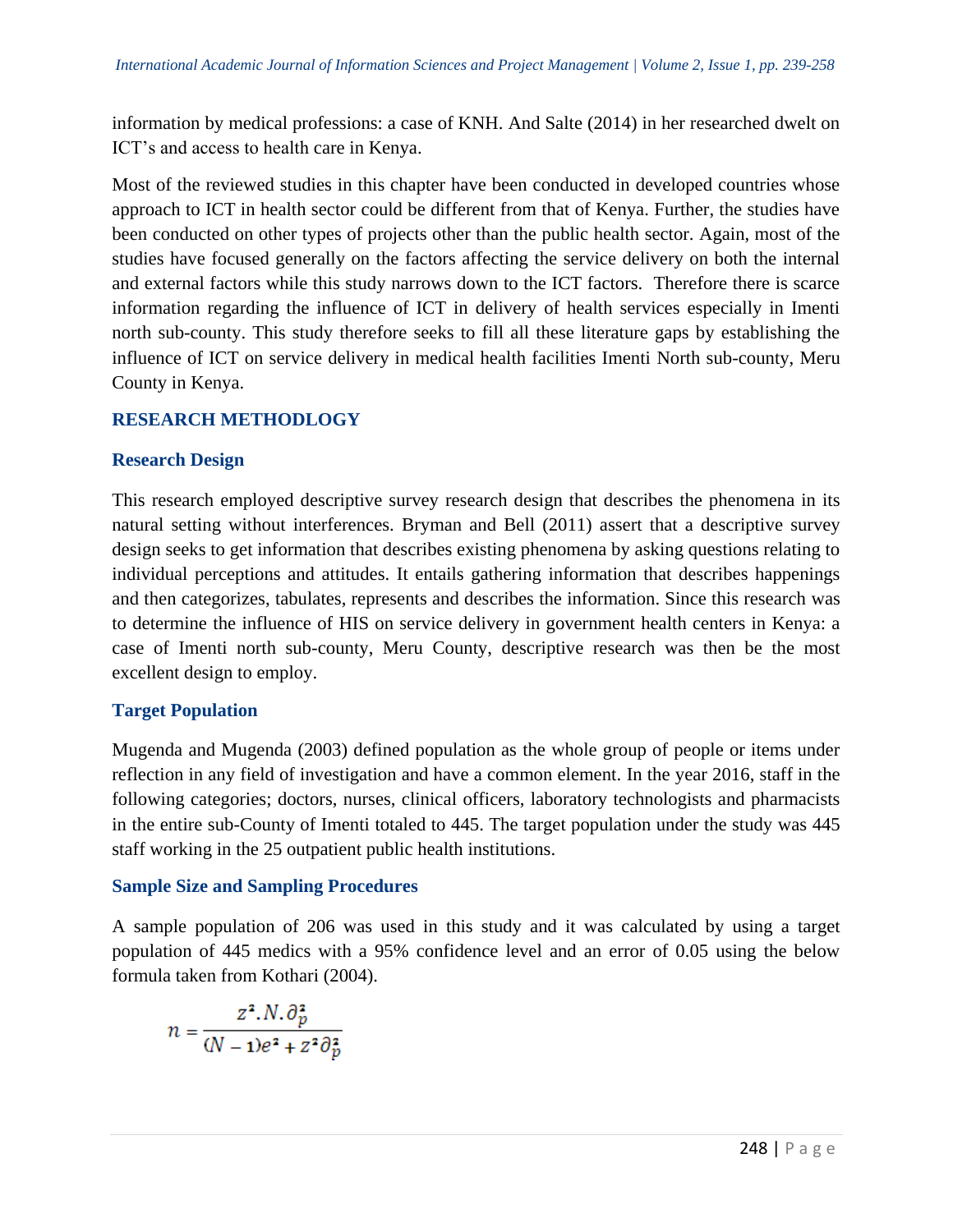Where:  $n = Size$  of the sample,

- $N =$  Size of the population and given as 445,
- $e =$  Acceptable error and given as 0.05,
- $\partial p$  = The standard deviation of the population and given as 0.5 where not known,
- $Z =$  Standard variance at a confidence level given as 1.96 at 95% confidence level.

Stratified proportionate random sampling method was applied to choose the respondents. In stratified random sampling subjects were selected in such a manner that the existing sub-groups in the populace are more or less represented in the sample. The method as well involved dividing the populace into a series of applicable strata, which means that the sample is expected to be more representatives (Saunders *et al,* 2009).

## **Methods of Data Collection**

This research used primary data meaning that it's collected for the first time. Primary data as defined by Creswell (2005) is the data gathered for the first time whereas secondary data is the data which has previously been gathered and taken through statistical procedure. A questionnaire was employed to collect data from the hospital staff. The use of questionnaires was the generally applied approach when respondents are accessible and are ready to respond appropriately. Cooper and Schindler (2003) noted that the questionnaire design states the problem and the specific research objectives. In this study, the questionnaires consisted of open ended as well as closed ended questions. The open-ended questions allowed the respondents to communicate their thoughts and behavior in line with the research questions. The questionnaires were distributed by use of drop-and-pick later method to the hospital staff. This method was applied where the respondents are away or are not in a position to fill the questionnaire right away due to limitation of time.

#### **Pilot Testing**

Pilot testing refers to putting of the research questions into test to a different study population but with similar characteristics as the study population to be studied (Kumar, 2005). Pilot testing of the research instruments were conducted using staff from Tigania East Sub- County outpatient hospitals since it has a similar setting. According to Mugenda  $\&$  Mugenda (2003) a pilot study comprises of 10% of the actual sample size. In this study therefore the respondents were 20. After one day, the same participants were requested to respond to the same questionnaires but without prior notification in order to ascertain any variation in responses of the first and the second test. This is very important in the research process because it assists in identification and correction of vague questions and unclear instructions.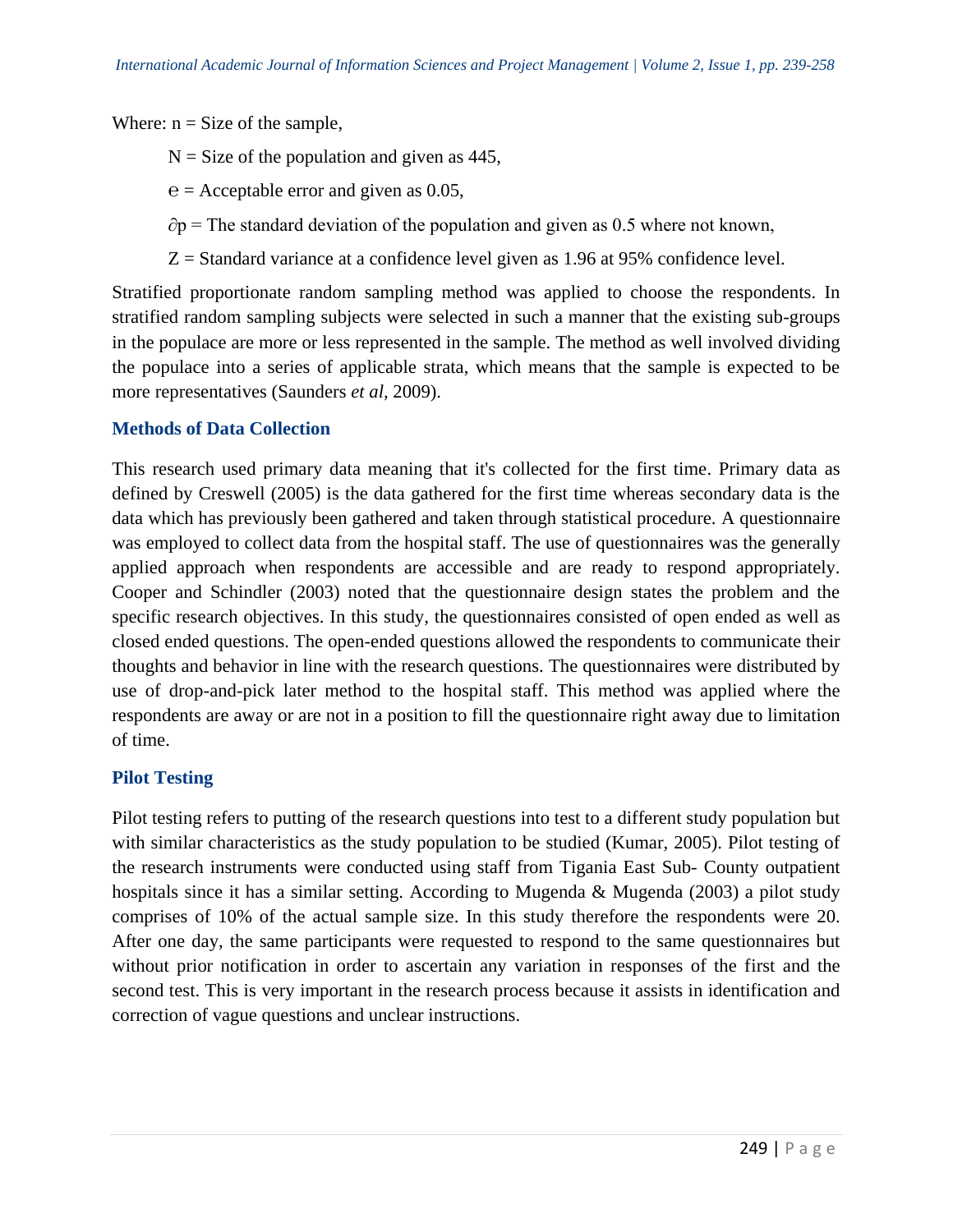# **Validity and Reliability of Research Instruments**

According to Golafshani (2012), validity is the accuracy and meaningfulness of inferences, based on the research results. The study used content validity which draws an inference from test scores to a large domain of items similar to those on the test. Content validity is concerned with sample-population representativeness. Gillham (2011) stated that the knowledge and skills covered by the test items should be representative to the larger domain of knowledge and skills. Expert opinion was requested from the supervisors from the university to comment on the representativeness and suitability of questions and gave suggestions of corrections to be made to the structure of the research tools. Reliability is concerned with the question of whether the results of a study are repeatable. The questionnaires were administered to a pilot group of 20 randomly selected respondents from the sample population and their responses used to check the reliability of the tool. This comprised 10% of the sample size. A construct composite reliability co-efficient (Cronbach alpha) of 0.7 or above, for all the constructs, is considered to be adequate for this study (Rousson, Gasser and Seifer, 2012). Table 1 shows the reliability of measurement scales.

|                                      | Cronbach's Alpha | Decision |
|--------------------------------------|------------------|----------|
| Record keeping technology            | .808             | Reliable |
| Disease management technology        | .792             | Reliable |
| Financial management technology      | .852             | Reliable |
| Human Resource management technology | .892             | Reliable |

#### **Table 1: Reliability of Measurement Scales**

The results showed that the Cronbach Alpha associated with the variables of the study were above the 0.70 threshold as recommended by Leach (2016). The results of the reliability analysis are presented in the table 1.

# **Data Analysis Techniques**

Data was analyzed using Statistical Package for Social Sciences (SPSS Version 22.0). All the questionnaires received were referenced and items in the questionnaire were coded to facilitate data entry. After data cleaning, which entailed checking for errors in entry, descriptive statistics such as frequencies, percentages, mean score and standard deviation were estimated for all the quantitative variables and information presented inform of frequency tables. The qualitative data from the open-ended questions was analyzed using conceptual content analysis and presented in a prose form. Inferential data analysis was done using multiple regression analysis. Multiple regression analysis was used to establish the relationship between the independent and dependent variables. Since there were four independent variables in this study the multiple regression model generally assumed the following equation;

$$
Y = \beta_0 + \beta_1 X_1 + \beta_2 X_2 + \beta_3 X_3 + \beta_4 X_4 + \epsilon
$$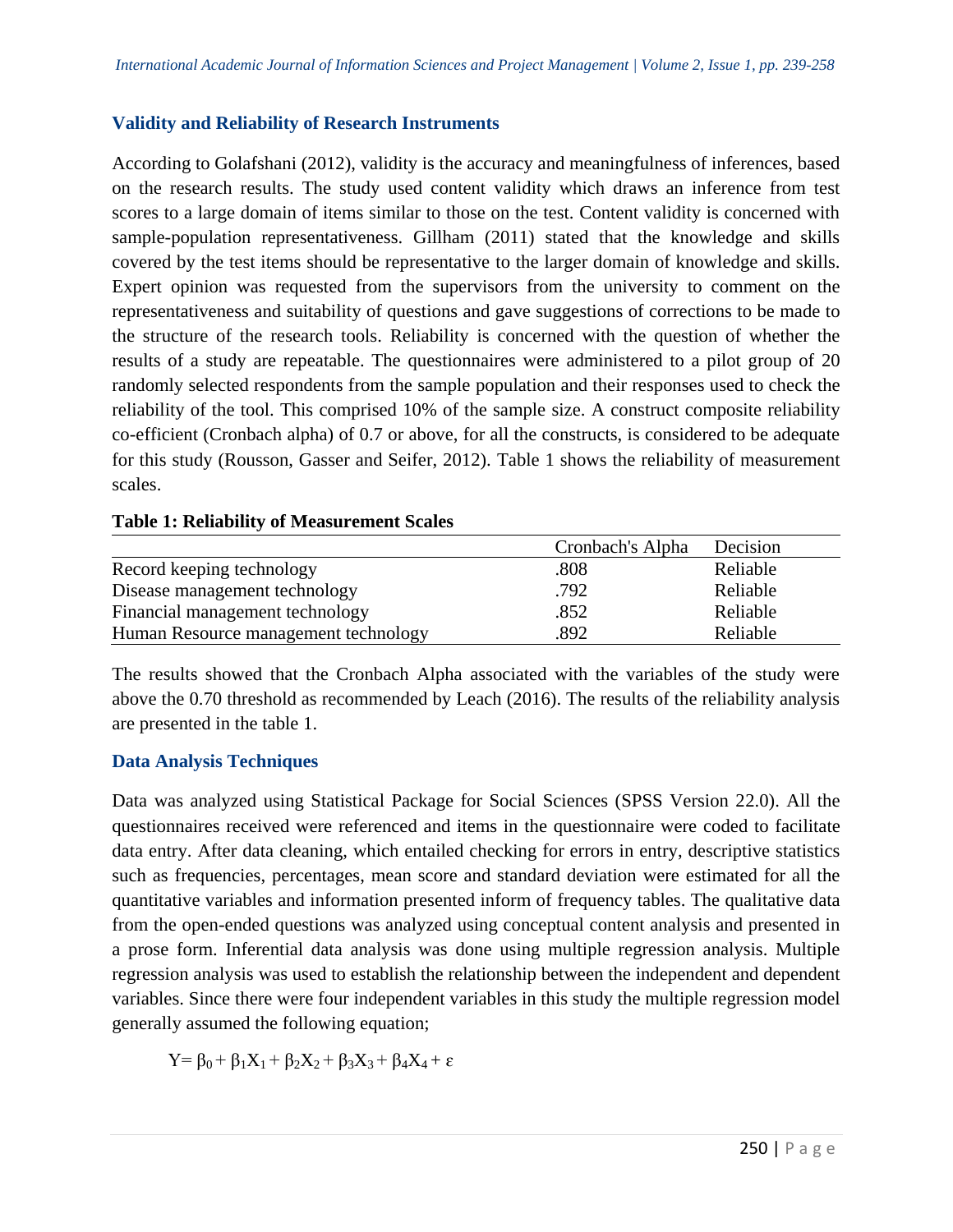Where:

Y= Influence of ICT on health service delivery;  $\beta_0$ =constant  $\beta_1$ ,  $\beta_2$ ,  $\beta_3$  and  $\beta_4$ = regression coefficients;  $X_1$ = Record keeping technology,  $X_2$ = Disease management technology;  $X_3$ = Financial management technology,  $X_4$ = Human Resource management technology; ɛ=Error Term

## **RESEARCH FINDINGS**

#### **Multiple Regression Analysis**

Multiple regression analysis was conducted so as to test relationship among variables (independent) on influence of health information system (HIS) on service delivery in public health facilities in Kenya. The researcher applied the statistical package for social sciences (SPSS V 22.0) to code, enter and compute the measurements of the multiple regressions for the study.

#### **Table 2: Model Summary**

| Model |        | Square | <b>Adjusted R Square</b> | Std. Error of the Estimate |
|-------|--------|--------|--------------------------|----------------------------|
|       | ۔334،ر | ).696  | 0.687                    | ).958                      |

The adjusted  $\mathbb{R}^2$  was found to be 0.687 inferring that variations on influence of health information system (HIS) on service delivery in public health facilities which are explained by record keeping, disease management, financial management and human resource management systems were 68.7%.

#### **Table 3: ANOVA results**

| Model |            | Sum of Squares | df  | Mean Square |        | Sig.     |
|-------|------------|----------------|-----|-------------|--------|----------|
|       | Regression | 302.34         |     | 75.585      | 80.665 | 1.79E-35 |
|       | Residual   | 132.12         | 141 | 0.937       |        |          |
|       | Total      | 434.46         | 145 |             |        |          |

In predicting the effects of record keeping, disease management, financial management and human resource management systems on health service delivery, the regression model test was found to be significant since p-value was less than 0.005 and the calculated F (80.665) was larger than the critical value of  $F=2.345$ .

| Model                           |                               | Unstandardized |              | Standardized |              | Sig.  |       |
|---------------------------------|-------------------------------|----------------|--------------|--------------|--------------|-------|-------|
|                                 |                               |                | Coefficients |              | Coefficients |       |       |
|                                 |                               |                | B            | Std. Error   | Beta         |       |       |
| (Constant)                      |                               |                | 0.904        | 0.223        |              | 4.054 | 0.000 |
|                                 | Record keeping technology     |                | 0.864        | 0.302        | 0.606        | 2.861 | 0.006 |
|                                 | Disease management technology |                | 0.594        | 0.116        | 0.445        | 5.121 | 0.000 |
| Financial management technology |                               | 0.716          | 0.217        | 0.543        | 3.300        | 0.002 |       |
| Human                           | Resource                      | management     | 0.654        | 0.236        | 0.531        | 2.771 | 0.008 |
| technology                      |                               |                |              |              |              |       |       |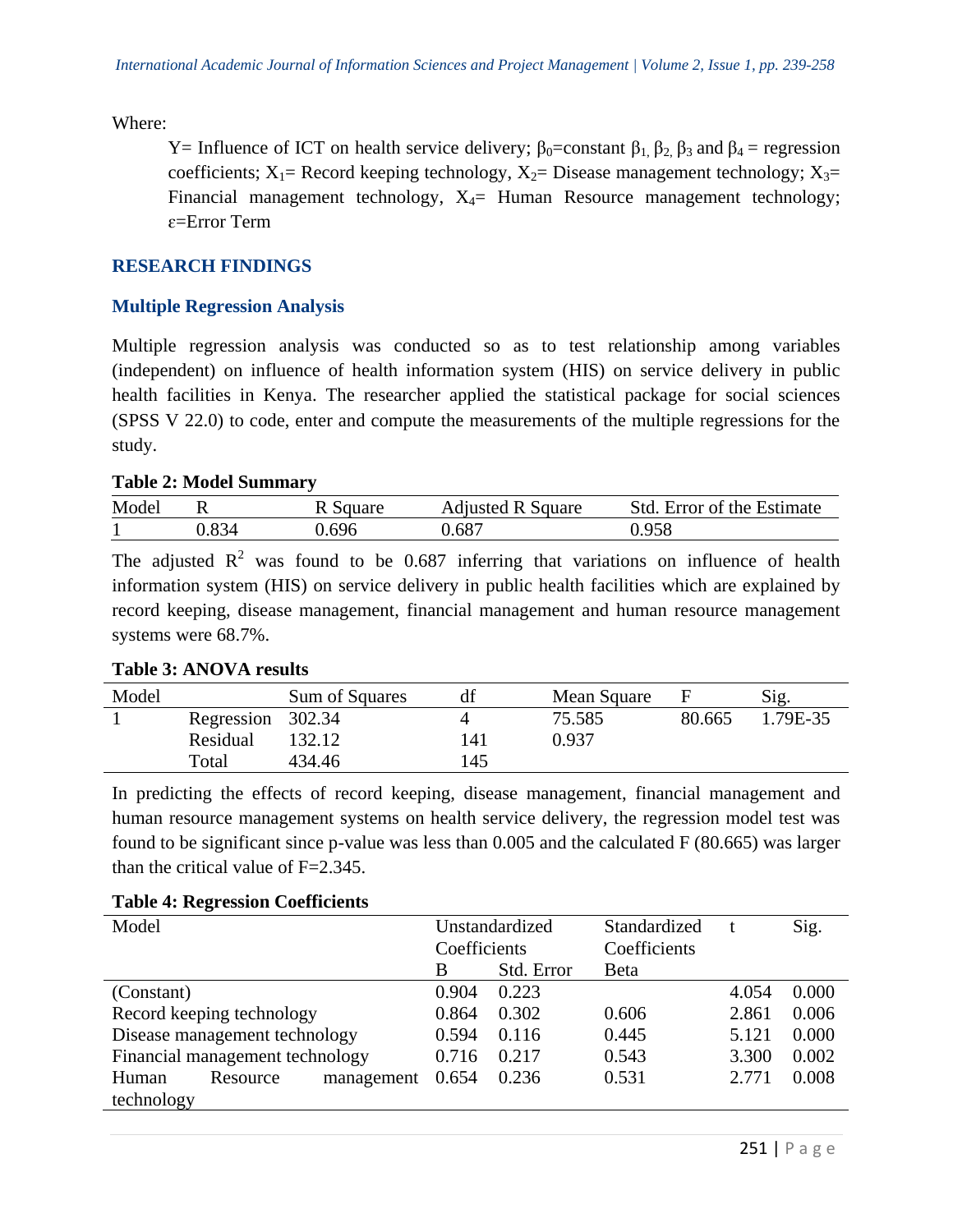The established model for the study was:

 $Y= 0.904+0.864X_1+0.594X_2+0.716X_3+0.654X_4$ 

The results reveal that influence of HIS on-health service delivery will be 0.904 if all other factors are held constant. The study results also show that an increase in record keeping technology will lead to a 0.864 increase the influence of HIS on the health service delivery if all other factors are held constant. Again as shown by r=0.594, the study reveals that increase in disease management technology would lead to an increase in the influence of HIS on health service delivery if all other factors are held constant. Further the study showed that if there was a unit change in financial management technology, a 0.716 increase in the influence of HIS on the health service delivery would be realized if all other factors are held constant. Also a unit change in human resource management technology would lead to 0.654 increases in the influence of HIS on health service delivery if other factors were constant. Finally the study showed that all variables were significant since p-values were less than 0.005 with record keeping technology having the greatest effect and disease management technology having the least effect on influence of HIS on health service delivery.

#### **DISCUSSION**

## **Record Keeping Systems and Service Delivery**

This study found that there is a great influence brought about by record keeping systems on health service delivery in Imenti North sub-county. This conforms to Akinboade, Kinfack and Mokwena (2012) who said that the purpose of health record management is to ensure quality, accuracy, accessibility, authenticity and security of information in both paper and electronic systems. Website and electronic mails and budgetary allocation were found to have influenced health service delivery greatly. These are in line with Chodzaza and Gombachika (2013) who report that many hospitals are incorporating ICT into health record management due to the high level of the shortcomings of manual health records management, such as misfiling of patients health records, enormous amounts of space, legibility of clinicians' handwriting, transfer of medical records or files from one department to another which requires involvement of more personnel. Performance evaluation was also indicated to moderately influence health service delivery. This correlates with Saxena and Sharma (2012) who argue that EHRs should be construed as comprising of retrospective, concurrent as well as prospective information which has the primary objective of supporting continuous, efficient and quality integrated healthcare delivery.

# **Disease Management Systems and Service Delivery**

Under this, the study revealed that disease management systems greatly influence positively on health service delivery. On the same note, clinical outcomes and health care utilization were found to greatly influence health service delivery in Imenti North sub-county. These concur with Ortiz and Clanzy (2003) who claim that though HIS has a potential to improve the quality of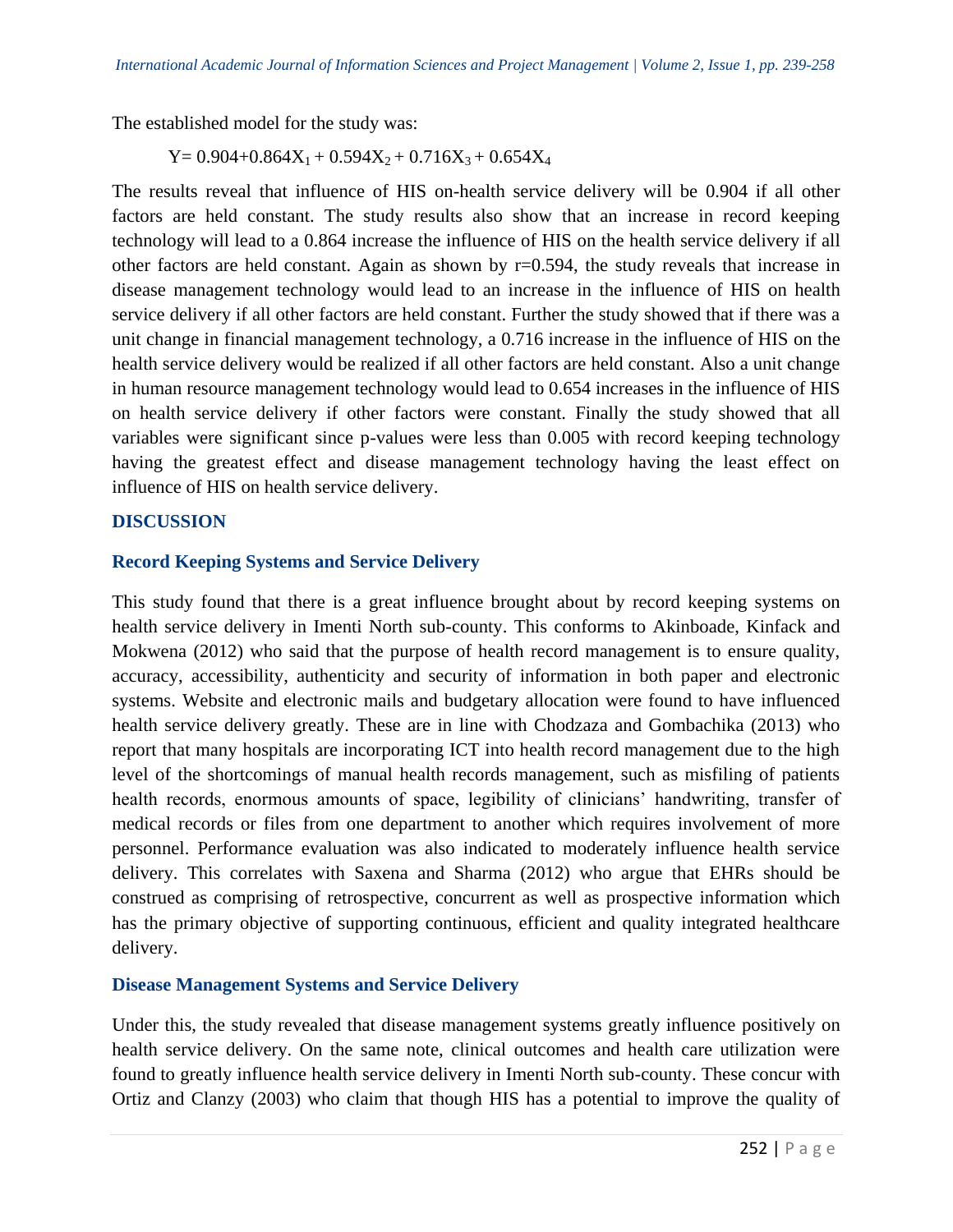health care, the evidence that it improves health related outcomes is limited. Also quality of life was revealed to greatly influence positively health service delivery in Imenti North sub-county. This was similar to Yagos et al (2017) who found out that ICT can help monitor surgical operations, accessing knowledge of disease management and managing medical records among others. Economic outcomes were indicated to influence health service delivery in Imenti North sub-county moderately. This corresponds to Ogalo (2012) who argue that in absence of computerized HMIS, health sector hospitals face various problems such as problems in detection and control of emerging and endemic health problems, monitoring progress towards health goals, empowering the hospitals with timely and understandable health related information, and driving improvements in quality of services.

#### **Financial Management Systems and Service Delivery**

Concerning financial management systems, the study found that they greatly influence health service delivery in Imenti North sub-county. This contributed by electronic health records systems and payment application systems great influence on health service delivery in Imenti North sub-county. These were similar to Remlex (2007) who also agreed that using ICT in health sector largely reduces the cost of running hospitals. Mobile banking application moderate influence on health service delivery in Imenti North sub-county also contributed to the influence of financial management systems. This was in line with Singh *et al*, (2010) who say that the emergence of electronic health, which is ICT supported health provision, has reduced the cost of healthcare thereby increasing efficiency by data management and transfer, disease management and quality transfer of knowledge.

#### **Human Resource Management Systems and Service Delivery**

Human resource management systems factors were found to greatly influence health service delivery. This influence was as a result of compensation and benefits administration, training and development and performance management great influence on health service delivery. These correspond to Chodzaza and Gombachika (2013) who said that in addition to imparting requisite skills by training to all levels of employees, management also aims at changing the behavioral patterns of the employees in a direction which is in line to achieve the organizational effectiveness, sustainability and growth.

Again, employment equity and electronic recruitment greatly influence on health service delivery as well as pension administration low influence on health service delivery made a contribution to the influence. They all influence service delivery positively. This concurs with Juma *et al.* (2015) who argue that public and private healthcare organization therefore need to revamp their entire organizational strategy in view of the above, in respect of procuring, retaining, developing and grooming their human resources in a manner that they are not only useful and valuable but most important human assets for the present, and vital with uniqueness for the future.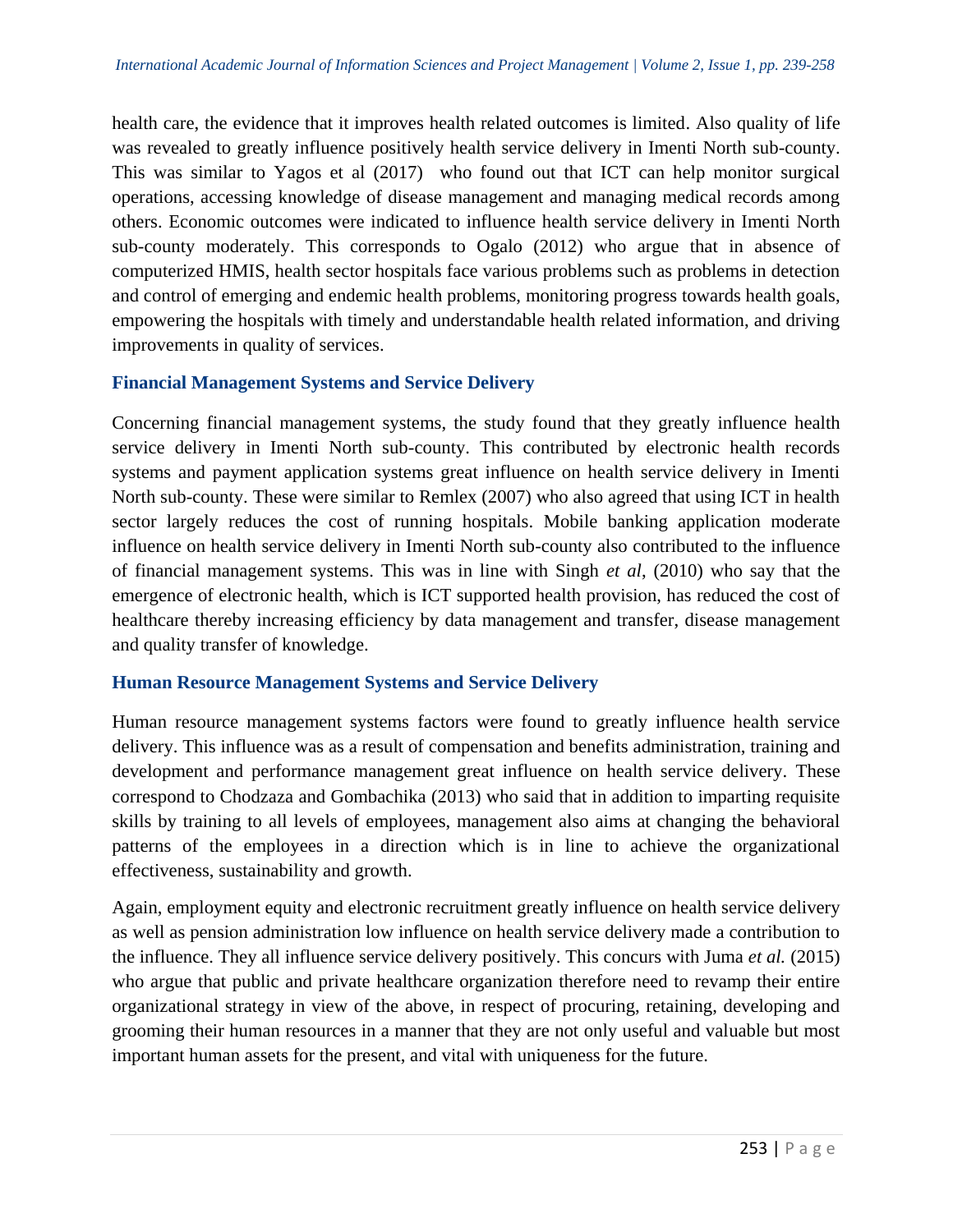## **CONCLUSIONS**

This study concluded that there was a great and positive influence brought about by record keeping systems on health service delivery in Imenti North sub-county. In this case, the study deduced that website and electronic mails and budgetary allocation have influenced health service delivery greatly. Performance evaluation was also indicated to moderately influence health service delivery. The study also concluded that disease management systems greatly and positively influence health service delivery. On the same note, the study deduced that clinical outcomes and health care utilization greatly influence health service delivery in Imenti North sub-county. Also it was deduced that economic outcomes had a moderate influence on health service delivery in Imenti North sub-county. Concerning financial management systems, the study concluded that they greatly and significantly influence health service delivery in Imenti North sub-county. The study deduced that electronic health records systems and payment application systems greatly influence health service delivery in Imenti North sub-county.

Human resource management system factors were concluded to greatly and positively influence health service delivery. This influence was deduced to be as a result of compensation and benefits Administration, training and development and performance management great influence on health service delivery. Again it was deduced that pension administration low influence on health service delivery made a contribution to the influence. Service delivery can be made efficient, timely, affordable as well as acceptable if there is full adoption of technology in the operations within the health care system. This can be realized if there is a holistic approach to these operations.

#### **RECOMMENDATIONS**

The study recommends that patients' records should be made available to health workers to aid in timely interventions to improve service delivery while safeguarding privacy. The county government should ensure that all the people handling records at the health units should be trained and motivated. The staff registrars should also be trained to know importance of HIS. Community leaders should be aware of the situation because they are "our eyes in the community". They should be mobilized to appreciate and utilize the system.

The study recommends that healthcare providers should be given access to continuous and regular healthcare training to cope with new technological advances in disease management. Programs should be put in place where patients are trained in self health care in collaboration with health providers to increase easy accessibility in order to improve service delivery.

The study also recommends that the central government should increase budgetary allocations to the respective counties to cater for maintenance and expansion of all aspects of health care. To maximize profits and avoid payment defaults the government should strengthen and emphasize the use of technology in their financial operations.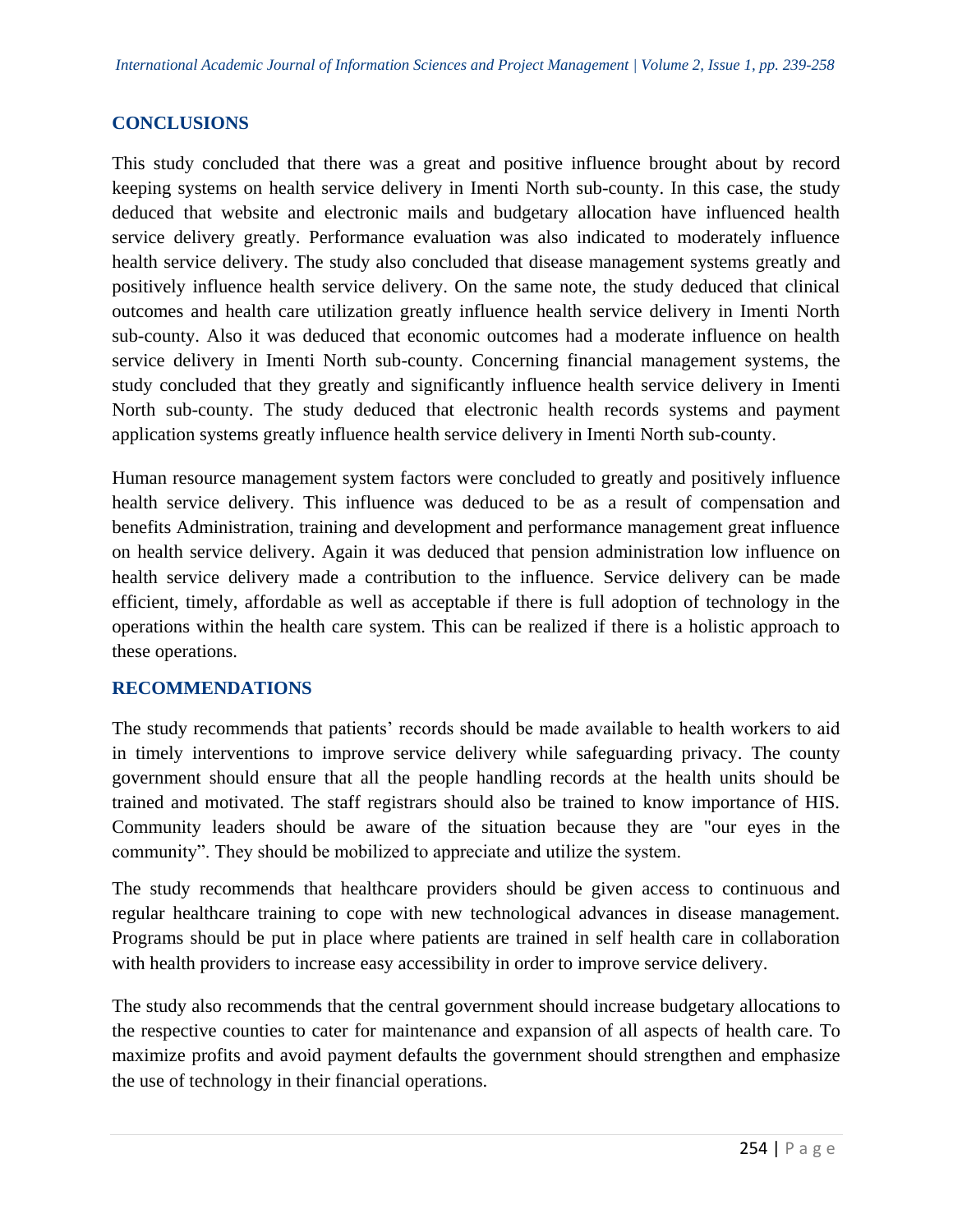The study further recommends that the health sector should address issues pertaining to recruitment, employment equities and motivation among others to their employees to increase job performance and reduce employee turnover. The health management should ensure that there is interconnection of various databases for easy overall forecasting by program heads and decision making. This will make HIS to access online users in an authenticated manner (read only) hence allowing monitoring and evaluation for program data and commodity tracking.

#### **REFERENCES**

- Ahmad, T. (2014). Improving Public Service Delivery Through Better Information Management. *Review Of Information & Communications Technology & Development In The Arab Region*, (20), 26-22.
- Ajayi, O., Tokon, W. (2009). The advantage Project: Utilizing SMS to support evidence based medicine for health practitioners in complex settings. Baltimore, John Hopkins University.
- Akinboade, A., Kinfack, C., Mokwena, P. (2012). An analysis of citizen satisfaction with public service delivery in the Sedibeng district municipality of South Africa. *International Journal of Social Economics*, 39(3), 182-199.
- Ashraf, R., Narongsak, T., Seigyoung, A. (2014). The Application of the Technology Acceptance Model Under Different Cultural Contexts: The Case of Online Shopping Adoption. *Journal Of International Marketing*, 22(3), 68-93.
- Banda, S. (2010). Health information on the Internet: accessibility, quality, and readability in English and Spanish. *Journal of the American Medical Association,* 285(20), 2612-2621.
- Bryman, N. & Bell, T. (2011). *Survey research methods* (2nd ed.). Belmont: Wodsworth
- Bukachi, M. (2015). Utilization of Information Communication Technology (ICT) Among Health Care Providers in Gatundu North District of Kiambu County, Kenya. *International Journal of Applied Research,*1(11): 1025-1029
- Chepkonga, S. (2015). An Investigation of the Relationship of ICT Training of Principals in ICT Integration in Management Public Secondary Schools: A Case of Nairobi County, Kenya. *Journal of Education And Practice*, 6(18), 194-200.
- Chodzaza, E., Gombachika, S. (2013). Service quality, customer satisfaction and loyalty among industrial customers of a public electricity utility in Malawi, *International Journal of Energy Sector Management*, 7(2), 269 - 282.
- Cooper, D., Schindler, S. (2003). *Business research methods* (8th ed). New Delhi: Tata McGraw-Hill Publishing Company.
- Cordella, A., Tempini, N. (2015). E-government and organizational change: Reappraising the role of ICT and bureaucracy in public service delivery. *Government Information Quarterly*, 32(3), 279-286.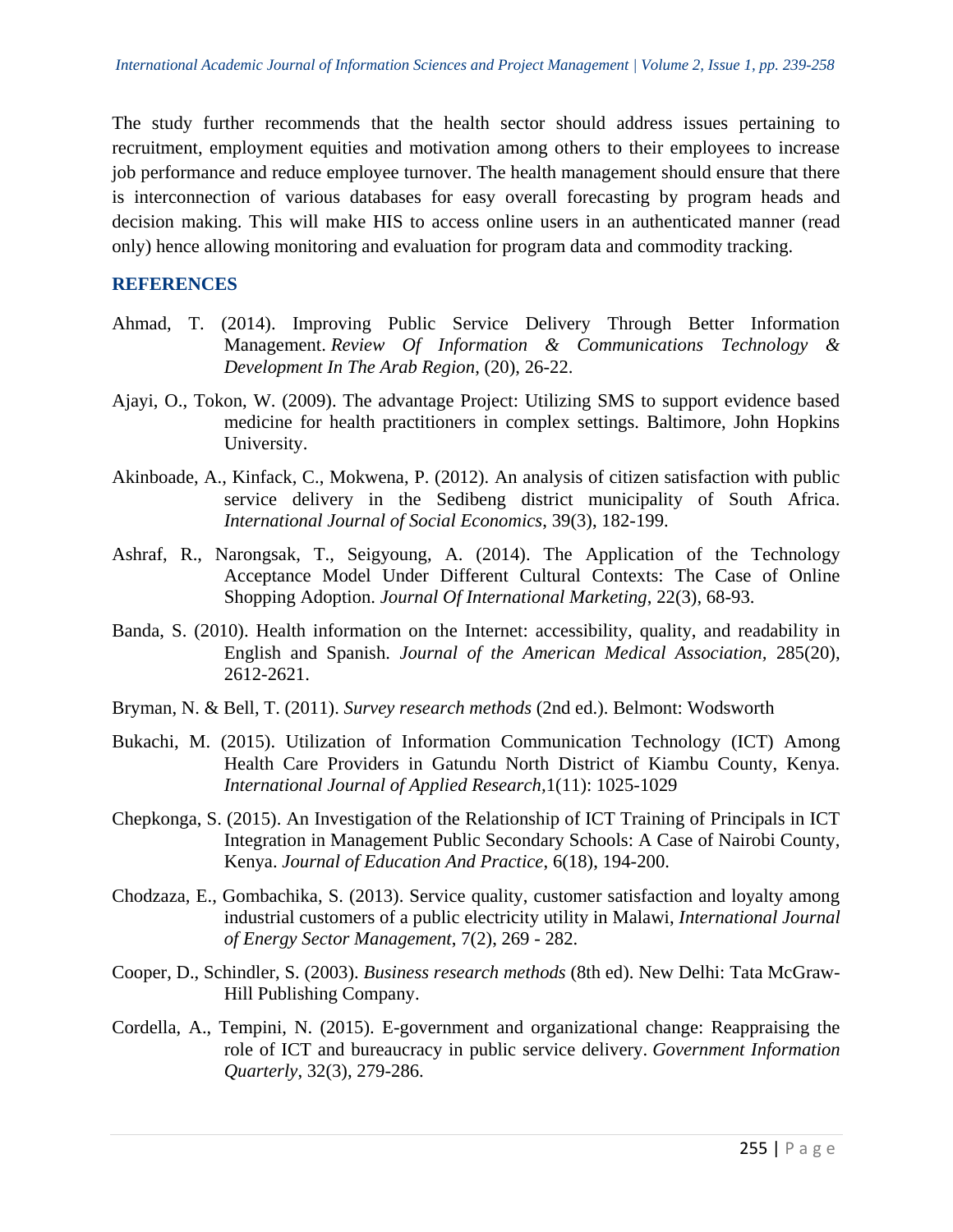- Creswell, W. (2005). *Research design: Qualitative and quantitative approaches*. Thousand Oaks: CA Sage.
- Fico, G., Fioravanti, A., Arredondo, T., Gorman, J., Diazzi, C., Arcuri, G. & Pirini, G. (2016). Integration of Personalized Healthcare Pathways in an ICT Platform for Diabetes Managements: A Small-Scale Exploratory Study. *IEEE Journal Of Biomedical And Health Informatics*, 20(1), 29-38.
- Gatero, G. (2010). Utilization of ICT's for Accessing Health Information by Medical Professions: A case Study of Kenyatta National Hospital. *Journal of Health Informatics in Developing Countries,* 42(6), 687-693.
- Gillham, B. (2011). *Developing a questionnaire*. A&C Black.
- Githua, B. N. (2006). Secondary School Students 'Perceptions of Mathematics Formative Evaluation and the Perceptions 'Relationship to Their Motivation to Learn the Subject by Gender in Nairobi and Rift Valley Provinces. Asian Journal of Social Sciences & Humanities (1), 174-183.
- Golafshani, N. (2012). Understanding reliability and validity in qualitative research. The qualitative report, 8(4), 597-606.
- Gosford, L. (2011). The World Bank's ICT Innovations For Accountability And Service Delivery. *International Trade Forum*, 1, 32-33.
- Holden, J., Asan, O., Wozniak, M., Flynn, E., Scanlon, C. (2016). Nurses' perceptions, acceptance, and use of a novel in-room pediatric ICU technology: testing an expanded technology acceptance model. *BMC Medical Informatics & Decision Making*, 16, 1-10
- Housego, A., O'Brien, T. (2012). Delivery of Public Services by Non-Government Organisations1 Delivery of Public Services by Non-Government Organizations. *Australian Journal Of Public Administration*, 71(2), 211-220.
- Juma, C., Sundsmo, A., Maket, B., Powell, R., Aluoch, G. (2015). Using information communication technologies to increase the institutional capacity of local health organisations in Africa: a case study of the Kenya Civil Society Portal for Health. *The Pan African Medical Journal*, 21(1), 23-61.
- Kothari, R. (2004). *Research methodology: Methods and techniques.* New Delhi: New Age International (P) Limited Publishers.
- Kumar, S. (2005). Research methodology (pp. 43-50). Springer US.
- Lazarus, V., Safreed-Harmon, K., Nicholson, J., Jaffar, S. (2014). Health service delivery models for the provision of antiretroviral therapy in sub-Saharan Africa: a systematic review. *Tropical Medicine & International Health*, 19(10), 1198-1215.
- Leach, V., Tonkin, E., Lancastle, D., Kirk, M. (2016). A strategy for implementing genomics into nursing practice informed by three behaviour change theories. *International Journal Of Nursing Practice*, 22(3), 307-315.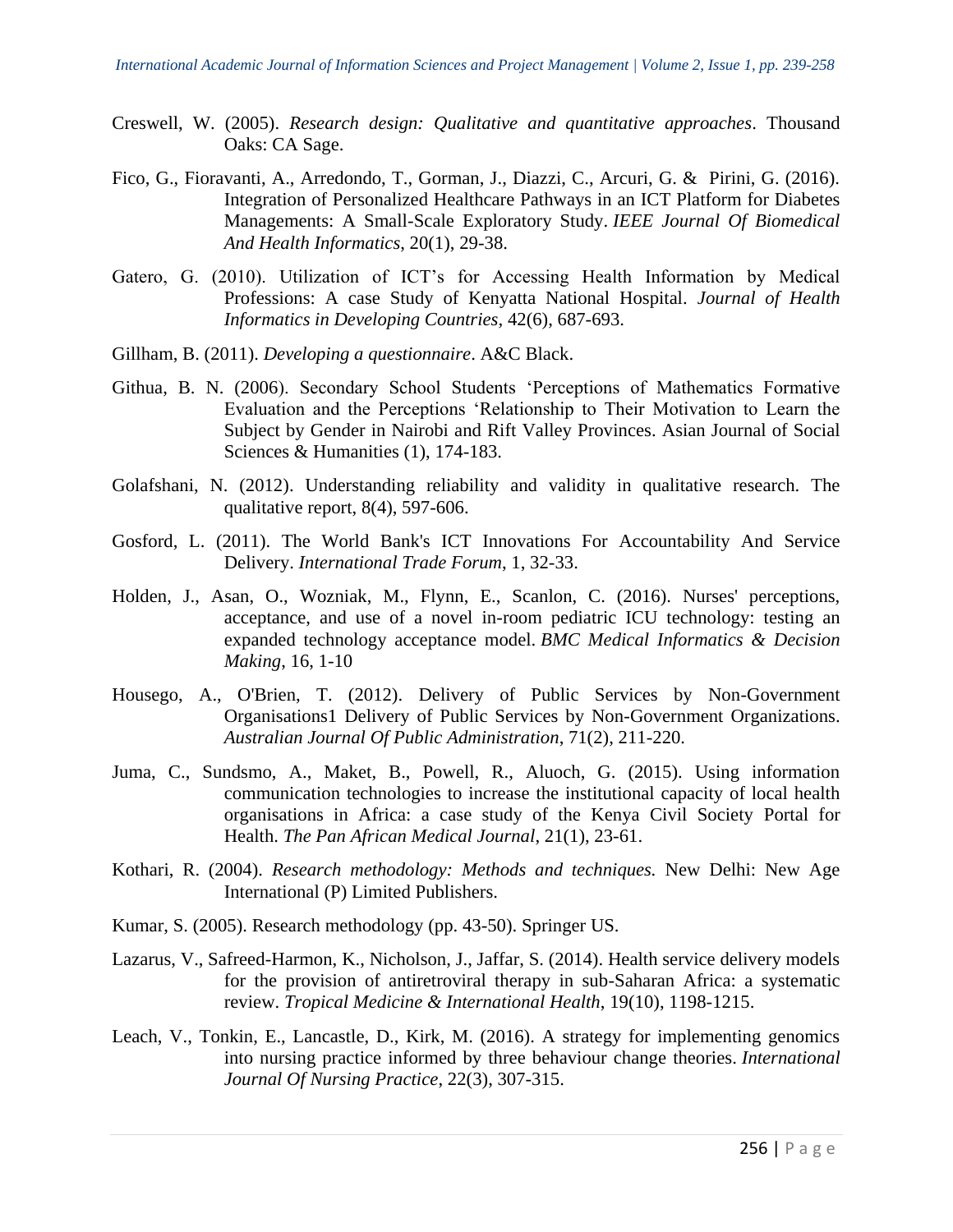- Meru County (2015). *Health at a Glance.* Retrieved from https://www.healthpolicyproject.com/pubs/291/Meru%20County-FINAL.pdf
- Mimbi, L., Bankole, F. (2015). *ICT and health performance in Africa: a multi-method approach.* 26<sup>th</sup> Australian conference on information systems; Adelaide, Australia.
- Mohajan H (2014). Improvement of Health Sector in Kenya. *American Journal of Public Research* 2.4(2014): 159-169
- Mortenson, J., Vidgen, R. (2016). A computational literature review of the technology acceptance model. *International Journal Of Information Management*, 36*,* 1248- 1259.
- Mugenda, M., Mugenda, G. (2003). *Research methods: Quantitative and qualitative approaches*. Nairobi: Acts Press.
- Mugo, D., Nzuki, D. (2014). Determinants of Electronic Health in Developing Countries. *International journal of arts and commerce* 3(3), 61-84.
- Muoki, A. (2009). E-Governance and Public Service Delivery at the Grassroots: A Study of ICT Use in Health and Nutrition Programs in India. *Information Technology For Development*, 22(2), 306-319.
- Njuru, W. (2011). Implications of E-Government on Public Policy and Challenges of Adopting Technology: The case of Kenya. *Journal of Global Affairs and Public Policy*. 1(1), 276-311.
- Nyaggah, U. (2015). Correlates of and barriers to the utilization of health services for delivery in South Asia and Sub-Saharan Africa. *Thescientificworldjournal*, 21*,*423-403.
- O'Brien, A. (2012). Young people's perceptions of youth-oriented health services in urban Soweto, South Africa: a qualitative investigation. *BMC Health Services Research*, 14(1), 195-207.
- Ochieng, D. & Hosoi, M. (2005). P*ublic Health Sector Efficiency in Kenya: Estimation and Policy Implications.* Nairobi: Institute of Policy Analysis and Research.
- Odiwuor, G. (2015). The role of knowledge management in enhancing government servicedelivery in Kenya. *South African Journal Of Libraries & Information Science*, 75(1), 28-39.
- Ogalo F. (2012). Public-Service Ethics and Accountability for Effective Service Delivery in Nigeria. *Africa Today*, 60(3), 119-139.
- Orr, P., Davenport, D. (2015). Embracing change. *The Nursing Clinics Of North America*, 50(1), 1-18.
- Ortiz F. (2016). An Examination of the Influence of ICT on Patient Co-Creation in Healthcare Service Delivery at the Micro Level. *AMA Winter Educators' Conference Proceedings*, 27*,* 45-46.